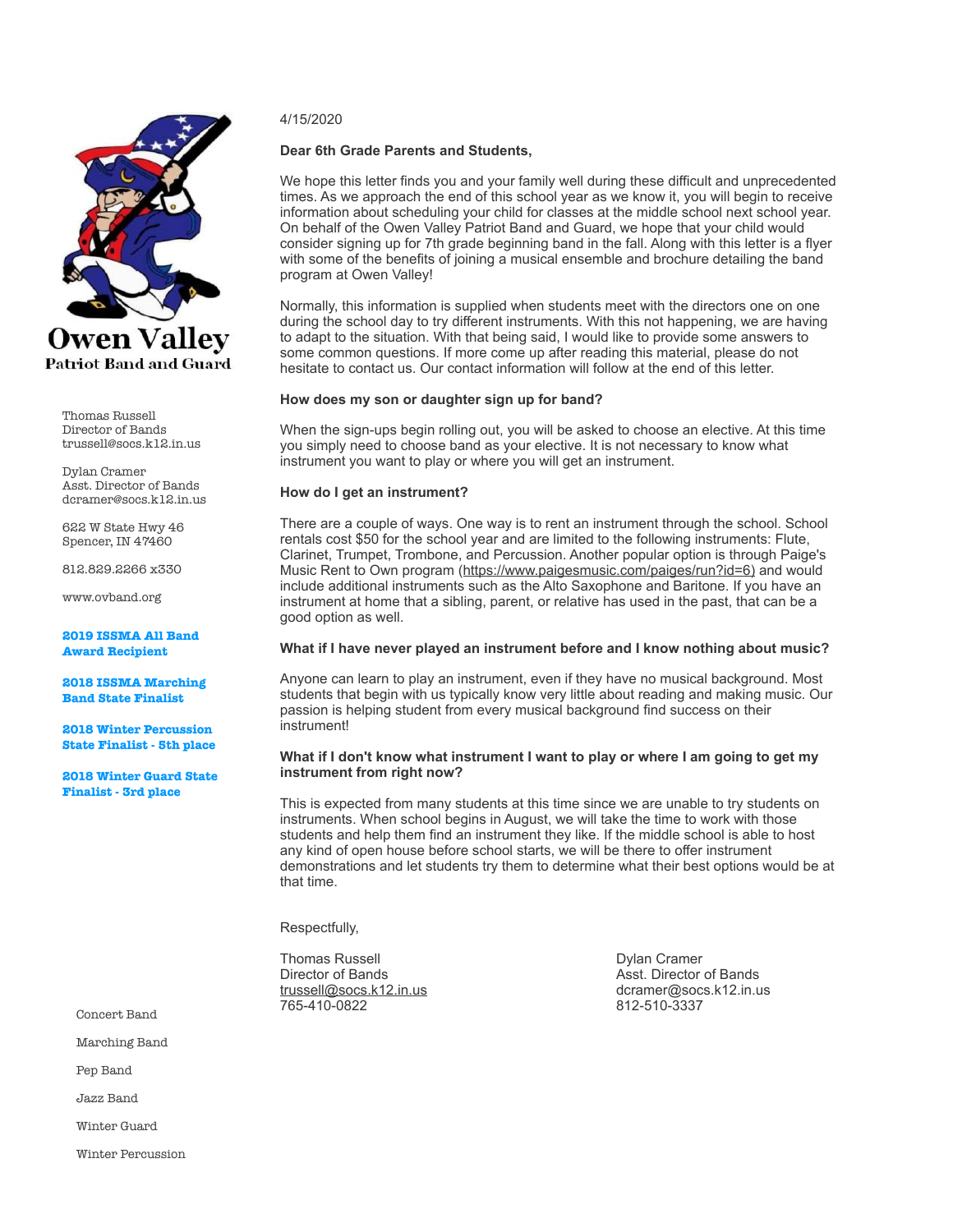Special Notice to 6th Grade Students and Parents

# OWEN VALLEY

**Why should a student learn to play an instrument?** 

**Here are 12 reasons from parents that participated in a national survey**

- **•Provides a sense of accomplishment •Causes a child to learn responsibility**
- **•Provides team work experience**
- **•Teaches discipline**
- **•Creates self esteem in oneself**
- **•Adds to the quality of life of students**
- **•Teaches appreciation for music as an art form**
- **•Creates lasting friendships**

**•Provides for better parent-child relationships •Provides opportunity to learn leadership skills •Helps with math and reading skills •IT IS FUN!**

# NOTE FROM THE DIRECTOR

The 2020 school year was fantastic up through spring break! The marching band received a gold rating at regional contest and performed at Lucas Oil Stadium. The high school band took a trip to Los Angeles California over fall break. The jazz ensemble received a gold rating at district contest and had four students recognized as distinguished soloists. We had seven soloists/ensembles receive a gold rating at state competition in Indianapolis. The Varsity Winter Guard was promoted to a higher competitive class to start their season. On behalf of our 180 band members, we hope you join us and become a part of our great tradition of music in Owen County.

Thomas Russell **Dylan Cramer** 

# **Dear Students and Families,**

Next year you will have the opportunity to be a part of the Owen Valley Band and Guard! The challenge of learning an instrument is both fun and rewarding. Owen Valley's best and brightest students participate in our programs including Marching Band, Concert Band, Jazz Band, Winter Percussion, Winter Guard, Basketball Pep Band, and Solo and Ensemble.

# **Be on the lookout for a Google Form coming from the Middle School Guidance**

Director of Bands<br> **Contains Assistant Director of Bands** [trusell@socs.k12.in.us](mailto:dthompson@socs.k12.in.us) [dcramer@socs.k12.in.us](mailto:trussell@socs.k12.in.us)

> **Counselor to sign up for classes next year. Please consider choosing band as one of your elective classes!**

> Owen Valley has a long history as an excellent program. Our program travels (this year we took the high school band to Los Angeles, California), performs, consistently participates in State Final events, has two State Championships and a National Title! Be a part of one of the most successful school organizations in Owen County.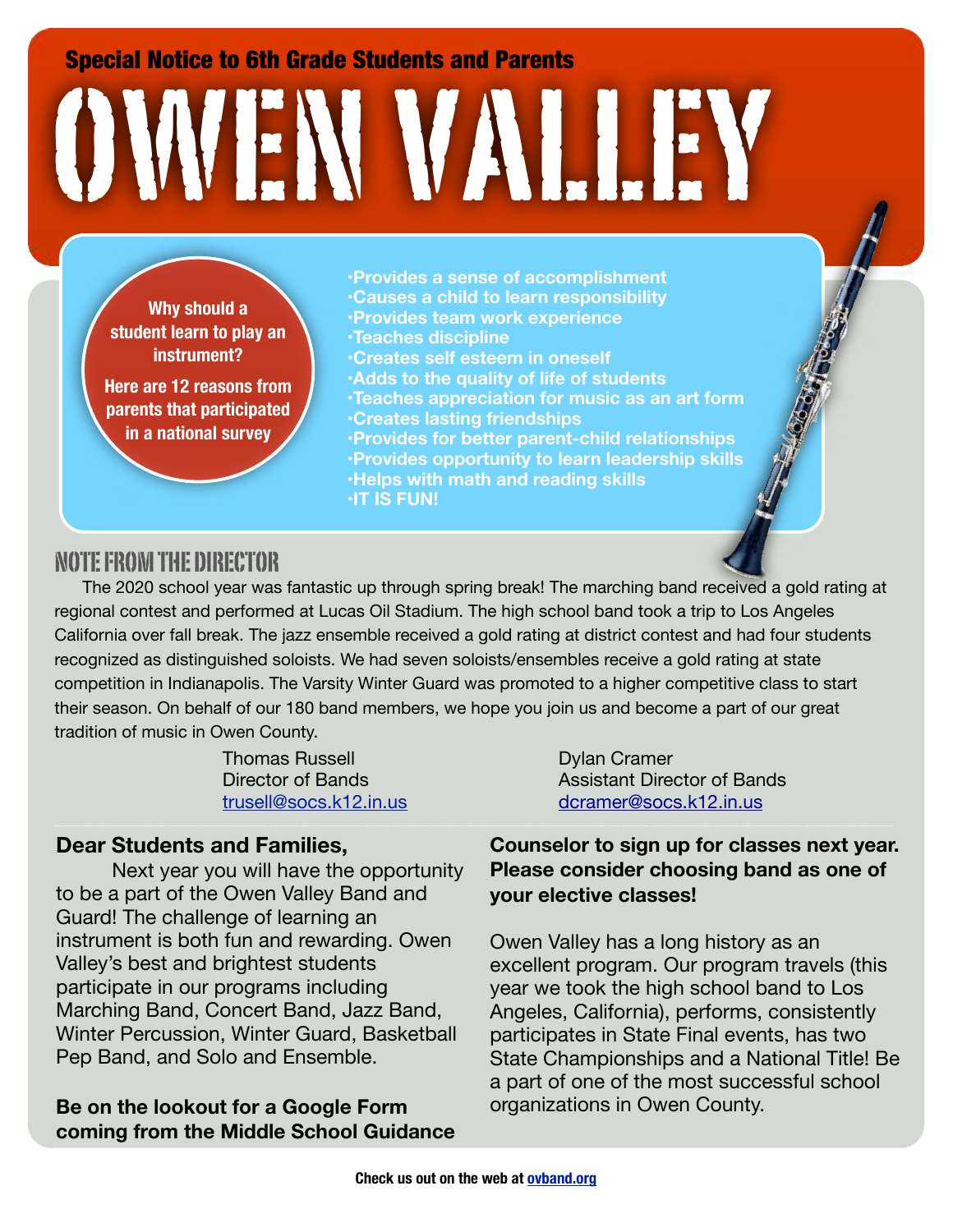## **NOTABLE ACHIEVEMENTS**

- 1992 Bands of America Class A National Champion
- 1994 Indiana State School Music Association Class C State Champion
- 1996 participant in the Macy's Thanksgiving Parade
- 2001 Indiana Percussion Association Open Class Movement State Champion
- Dozens of other state finals appearances in Marching Band, Winter Percussion and Winter Guard

# **RECENT ACHIEVEMENTS**

- 2015 participant in Disney's "Festival of Fantasy" parade
- 2016 ISSMA Marching Band Open Class Semi-State Finalist
- 2017 Indiana High School Color Guard Association Regional A State Finalist
- 2014, 2015, 2016, 2017, 2019 "Gold" Rating in performance and sight reading at ISSMA Concert Band Contest
- 2017, 2019 ISSMA Jazz "Gold" Rating
- 2019 Indiana Percussion Association Scholastic Concert A State Finalist for the 20th time
- 2019 ISSMA Marching Band Open Class State Finalist
- 2019 Indiana High School Color Guard Association Scholastic A Semi-State Finalist





THOMAS RUSSELL Director of Bands trussell@socs.k12.in.us

DYLAN CRAMER Assistant Director of Bands dcramer@socs.k12.in.us

622 W State Hwy 46, Spencer, Indiana 47460 812-829-2266 x330 [www.ovband.org](http://www.ovband.org)

# **THE OWEN VALLEY**



# **PATRIOT BAND AND GUARD**



Information about the Owen Valley Band Program.